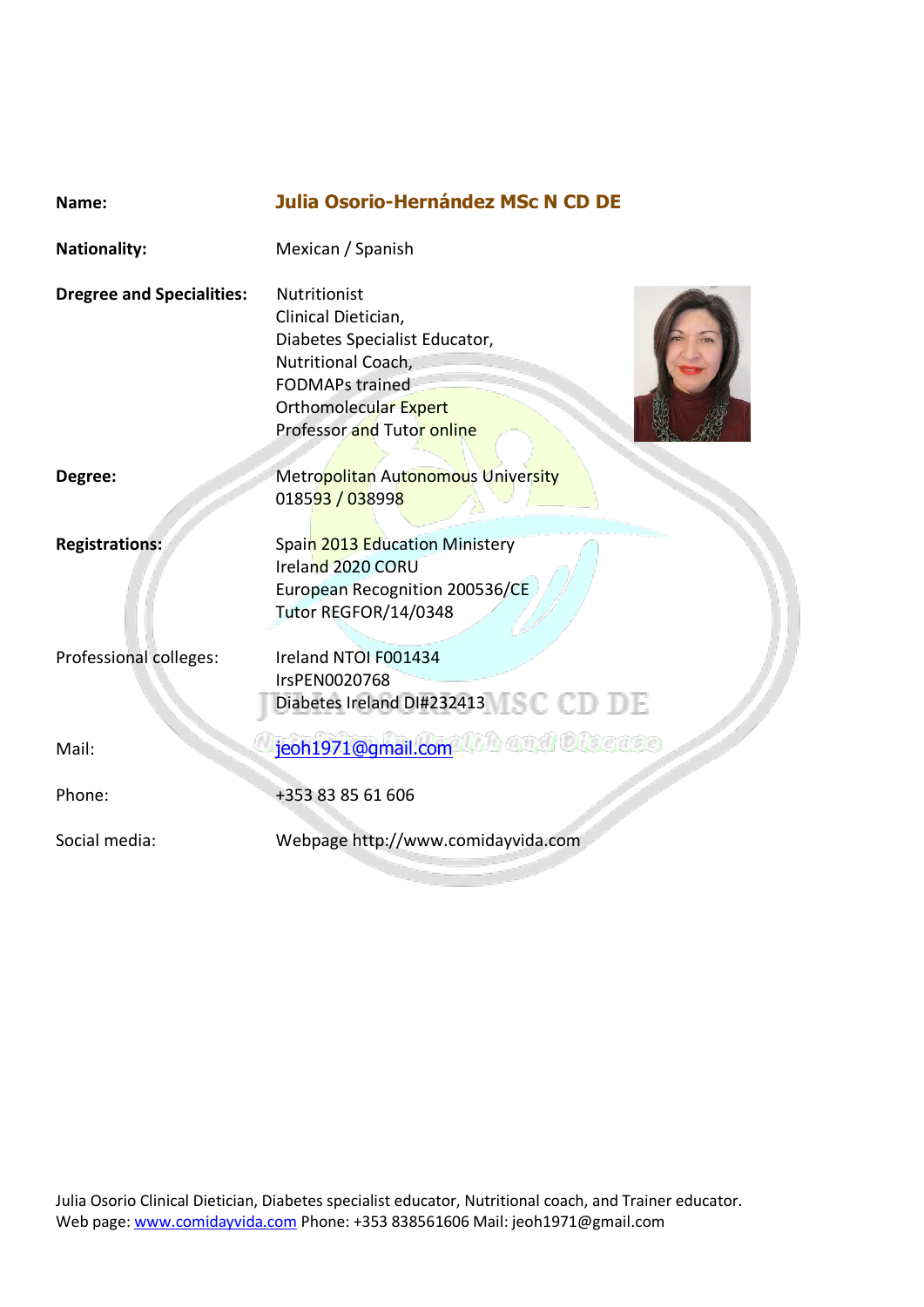# *ACADEMIC DEGREE IN NUTRITON.*

**2021 Ortomolecular Nutrition Diploma** 7 Courses Conach Centre (Chile)

**2020 Certificate** FODMAPs (IBS) Monash University (Australia)

**2018 to date Courses ESPEN LDL program** Topics: 0, 3, 8, 9

**2018 to date Courses HSE** Must training / National Newborn Screening Programme / Carbohydrate counting / Managing Feeding, eating, drinking & swallowing (FEDS) LMS / Irish consistency descriptors for modified fluids and food / Promoting physical activity in primary care / Parenteral Nutrition in Paediatrics & Neonatology / Nutritional Screening: A "MUST" for Healthcare / The flu vaccine / Growth monitoring in children / Communicating with people who have an intellectual disability (Ireland)

**2017 to date International Diabetes Federation (IDF) Courses** Diabetes

**2017 to date Courses IDF** Diabetes and Ramadan / Diabetes and CVD / Diabetic retinopathy / Prevention of type 2 diabetes / Diabetes Educator

**2017 to date Courses** EFAD 10th Conference Rotterdam / Webinar Nutritional Management in COVID-19 / Webinar Oncology Nutrition

**2017-2018 Certificate** Diabetes Educator. International Diabetes Federation (IDF) Europe 6 months 11 ECMEC

**2017** Paediatric Nutrition. Autonomous University of Madrid. 100 hours. (Spain)

**2015-2016 Diploma** in Diabetes Educator. Asociación Mexicana de Diabetes. Anahuac University. 8 months. (Mexico)

2015 Course Caregivers of Dependent Older People. Spanish Society of Geriatrics and Gerontology. (Spain) **2015 Course** Update Sarcopenia and Nutrition. Spanish Society of Geriatrics and Gerontology. (Spain)

**2013-2014 Higher Course** Top Attention to Disabled People. 350 Hours 6 months. 3 Credits / Home Care. 350 Hours 8.8 Credits / Geriatric Care. Spain 350 Hours 4.9 Credits (Spain)

**2010-2012 Master's** in food and Nutrition. University of Barcelona. 1575 Hours 63 Credits (Spain) **2009 Master´s** Nutrition in Renal Diseases. Favaloro University. (Argentina)

**2007 Professional qualification** ASPEN science and practice of the support nutrition. Program of study based on clinical cases. (USA) TA OSORIO MSC CD DE

**2005 Master´s** Promotion and prescription of physical activity into factors of cardiovascular risk. National University of La Plata. (Argentina) http://www. Helalthing.org/ Dr. Sejarge)

**2004 Course** Nutritional care of patient with diabetes mellitus type 1 Association Argentina of dietitians and Nutritionists. (Argentina)

**2003 Master´s** Obesity. Favaloro University. (Argentina)

**2003 Professional qualification** Graduate Interdisciplinary Course of Clinical Nutrition - Zinc - AMAEE, FELANPE. (Mexico)

**1999 Diploma** Research in Clinical Epidemiology. UAG, IMSS, ICLS. (Mexico)

**1996 Diploma** Parenteral and Enteral Nutrition. Hospital Regional "Adolfo López Mateos" UNAM, ISSSTE 1900 hours 116 Academic credits. (Mexico)

**1993 to date** Expert in the management of the exchange system (Equivalents System)

**1993 to date** Expert In the management of overweight and obesity

**1989-1993 Bachelor´s degree** in Nutrition. Universidad Autónoma Metropolitana (UAM) 480 credits 4 ½ Years of duration. (Mexico)

*ADDITIONAL ACADEMIC TRAINING: CONGRESSES, COURSES AND SEMINARS.*

**+100** Courses on Nutrition, Dietetics and Health in: Europe and America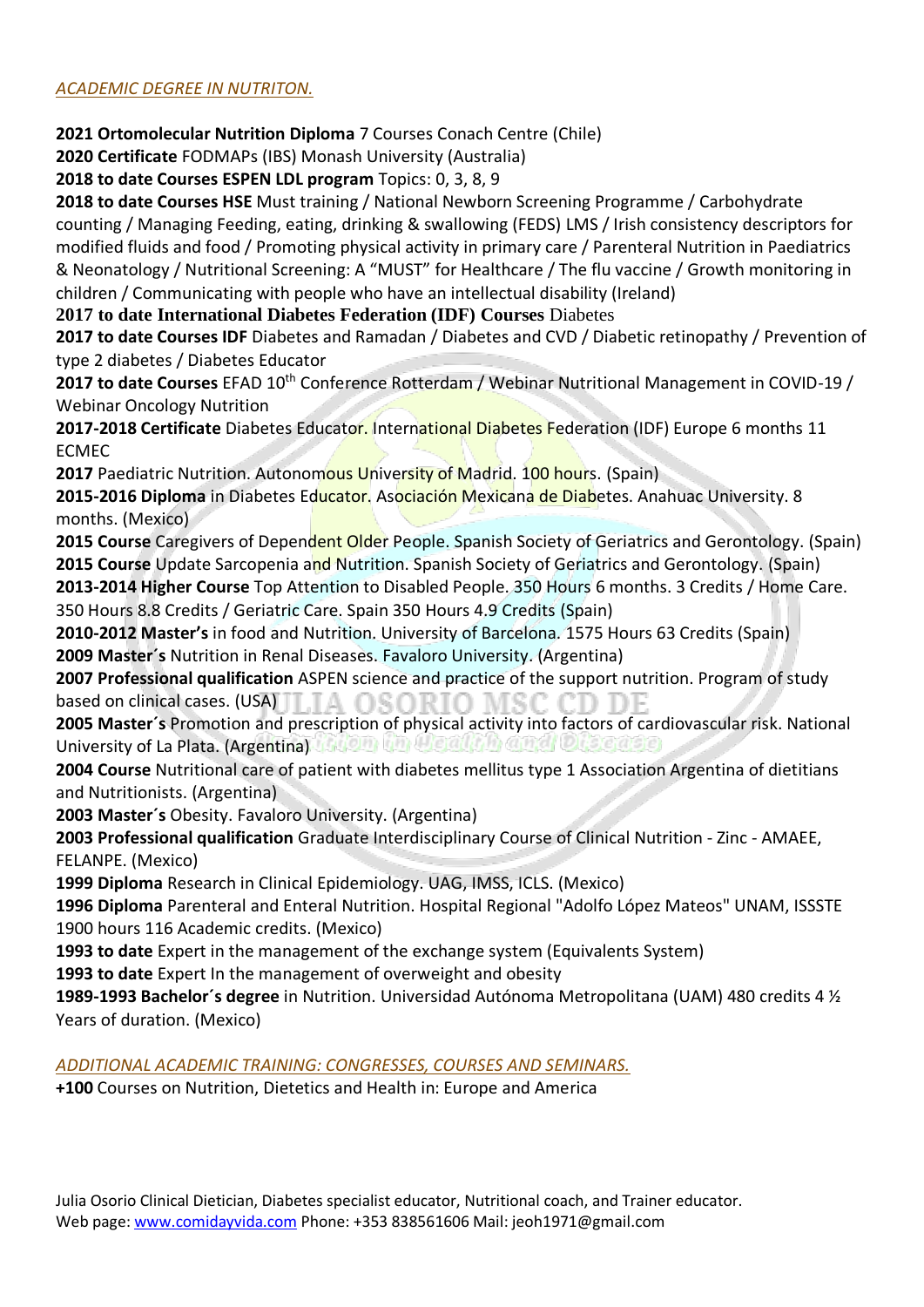# *TRAINING AS A NUTRITION COACH.*

**2013-2014** Nutritional Coaching. Experts in Nutrition. Part 1 and 2 Endorsed by IAC. (Spain) **2013-2014** Skills Coaching FOREM / Skills and Competencies Through Coaching. University of Cantabria / Mindfulness to Regulate those Emotions (Program of Intelligence Emotional Full). University of Málaga / Power Your Mind University of Cantabria. (Spain) **Since 2012** Working with PNL

# *TRAINING AS A TEACHER.*

**2017 Course** Expert in E-Learning 70 horas ADAMS (Spain)

**2014** Certificate Professional Teaching for the Training Professional for the Job. FEDETO 380 Hours. Spain Practices in Food Handler Course

**2013-2014 Courses** E-Learning in Vocational Training. CUMLADE 80 Hours / Effective Presentations. University of Cantabria. Spain / Techniques of Creativity. University of Cantabria / Methodological Strategies Teaching E-Learning Universidad San Martín de Porres / Trainer of Trainers. Euroformac 4 Cdts. Peru and Spain

### *COMPUTER TRAINING.*

**1990 a 2014** Masters and Courses: PHP / Adobe Dreamweaver CS5. 150 horas / Computer training 310 horas / Software y Computer Application. 80 horas / Web designer 25 horas / Web page designer 45 horas / Master Flash. 150 horas / Web pages programming: PHP / Virtual worlds Apps in 3D / Adobe Illustrator. / Computer training. 120 horas / WordStar Introduction UAM- Xochimilco / Curso de Prodigy Internet Telmex icm.com Spain and Mexico

### *EXPERIENCE.*

### **Private Consultation:**

Nutritional advisor, Healthy habits promotion, Diabetes education, Nutritional management: Hypertension, Obesity, Anorexia, Cardiopathies, nephropathy's, hepatopathies and IBS management, through natural foods, Orthomolecular nutrition expert and IBS with FODMAPs.<br>Relation in Health is a middle and Diseases

### Online 2000 to date

On site:

Spain 2013-2016 in Alcázar de San Juan, Campo de Criptana, Talavera de la Reina. Mexico 1994-2010 in Mexico city, Acapulco and Taxco Guerrero.

# **Tutor, Teacher, Consultant and Speaker in courses, chats and workshops (Online and in site) Tutor of Postgraduate Studies Practices:**

2020 to date: University Master´s in Health and Nutrition. Universidad Internacional de Valencia Online (Spain) 1400 hours

### **Content creator and material reviewer:**

2018 to date Content creator and material reviewer on Nutrition area. Garcilaso Study Centre **Tutor and Teacher**

Spain:

### From 2010 to date

Companies. Centro de Estudios Garcilaso, Club Adelgaza Bien, Universidad Internacional de Valencia, Educanet, Crecer con Formación, Ceres, Formación Aliad, Centro de la Mujer, Asociación de Mujeres, Semana de la Salud, Villafranca de los Caballeros, CP Garcilaso de la Vega, Centro de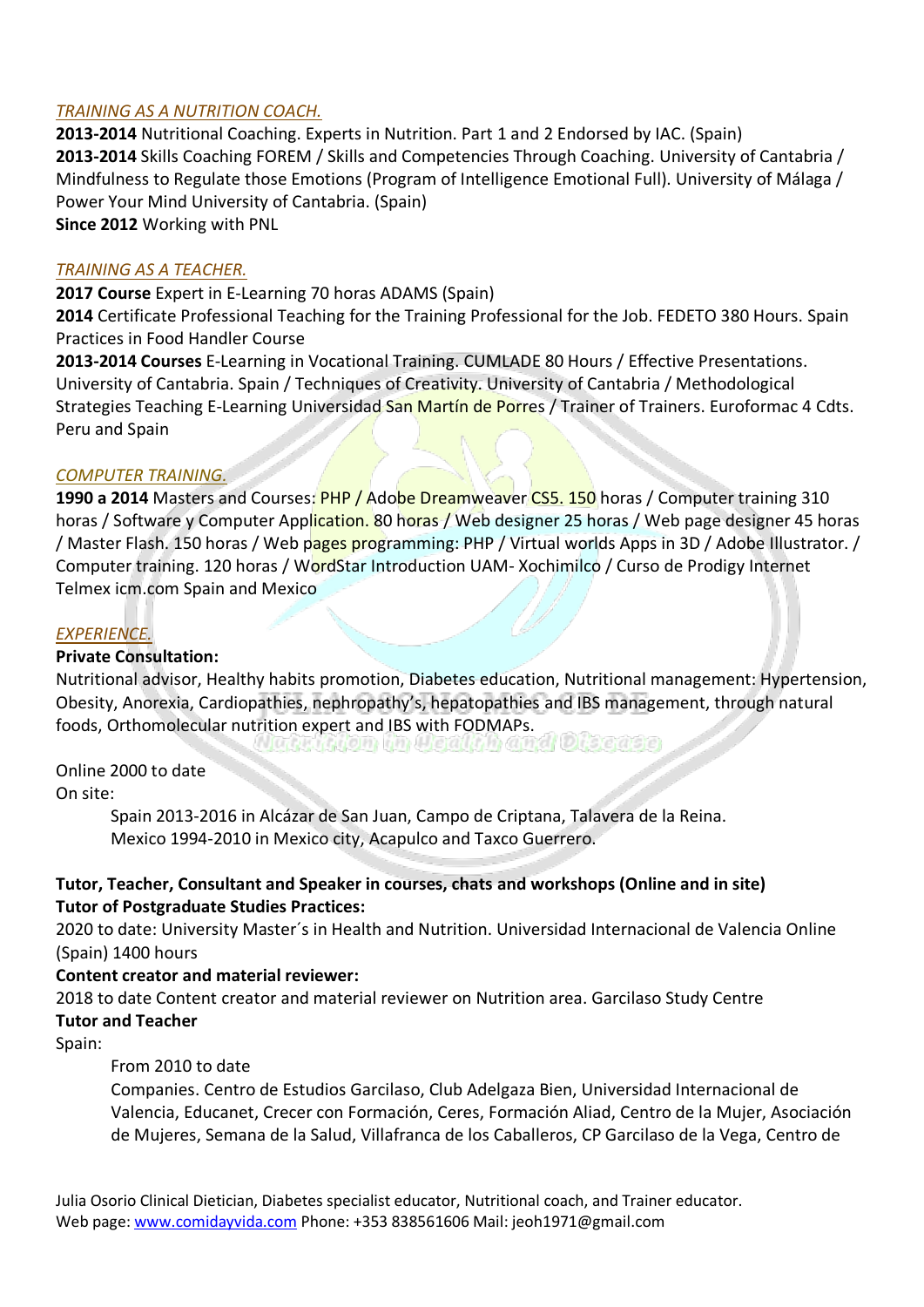Rehabilitación Tomelloso, Asociación Cultural SAFO, Cruz Roja España, Forplan, Foro de Formación, Laboris, Bola de Cristal, FormaAlcázar, Formación Alcalá, among others.

# Mexico:

# From. 1997-2010

Companies. Empresa Lala, Laboratorio Bayer, Nutricare Consulting, Centro de Orientación Alimentaria, Club Adelgaza Bien, Mead Johnson, Club Adelgaza Bien, Escuela Secundaria Técnica Victoria, Riqui-Ran, Universidad Americana de Acapulco, Hospital General de Acapulco, Hospital ISSSTE Acapulco, Zona militar de Acapulco, Grupo RETO, Grupo ACA-APAC, Asociación Mujeres Médicas, Colegio de Pediatría del Estado de Guerrero, Villa Sarita VIH, Hospital del Pacífico, among others.

# **Department chief and School Nutrition Programs Coordinator:**

Spain:

# From 2010-2016

Companies. Alcázar de San Juan Private and Public Schools, María Zambrano Institute, Jardín de Arena, College, Santa Clara College among others.

# Mexico:

# From 2004-2010

Companies: Pacific Hospital, Magallanes Private Hospital, Adolfo Prieto Hospital, Liceo Ibero Mexicano College, Euro Ixtapa College, La Paz College, among others.

# *PUBLICATIONS AND NUTRITION PROGRAMS DEVELOPED.*

**2019 to date** Designer and supervisor of Course Orthomolecular Nutrition Expert **2017 to date** Revisor and supervisor of Professional Certificate Nutrition and Dietétics **2009** Book chapter: Eating Behaviour Disorders. Chapter: Disorders of power from the nutritional point of view. Experience with adolescents in public schools, private and clinic. Ed. RV-Kristal Editions. **1996** Book: chapter: Nutrition and AIDS Book AIDS Today.

**1996 to date:** Didactic material for talks, videos, workshops, Nutrition programs and Nutrition consultation.

# *COUNCILS THAT I HAD BELONGED OF.*

Spain: Academia Española de Nutrición y Dietética Socia CLM-0054 form 2013-2019 Mexico: AMENAC Asociación Mexicana de Nutriología from 2000-2010

### *INVOLMENT WITH MEDIA.*

**2019** Interview to the Digital Magazine of Formación Alcalá **2012 - 2015** Newspaper: El semanal. Nutrition posts. (Spain) **2012 - 2013** TV Castilla - La Mancha Different interviews. (Spain) **2006-2010** Conversation and Coffee TV Acapulco With Sandra Villerías (Spain) **1999 - 2010** Guerrero RTG TV And Radio Programmes Topics of Nutrition (Mexico) **2002-2008** Acapulco Novedades Newspaper. Different Nutrition Issues (Mexico) **2003-2005** Television Company TELEVISA Acapulco Program "Buenos Days Acapulco" (Mexico) **2000** "Good Nutrition is essential for people with HIV". Website Planet and Life 19th July (Mexico)

# *VOLUNTEERING.*

2018-2020 Drogheda Louth Volunteering Centre. (Irlanda)